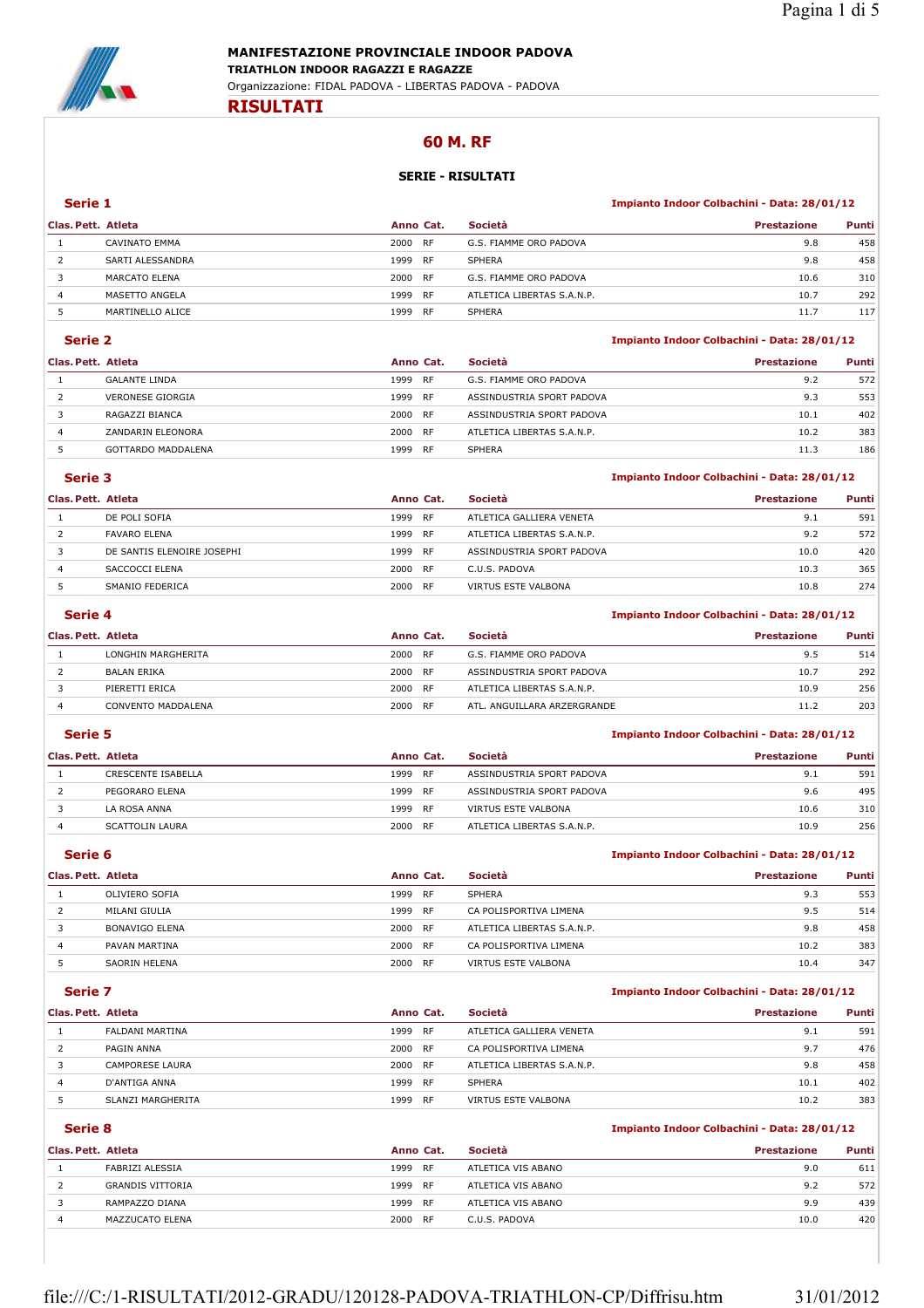# **60 M. RM**

## **SERIE - RISULTATI**

|                    | Serie 1            |           |           | Impianto Indoor Colbachini - Data: 28/01/12 |                    |       |
|--------------------|--------------------|-----------|-----------|---------------------------------------------|--------------------|-------|
| Clas. Pett. Atleta |                    | Anno Cat. |           | Società                                     | <b>Prestazione</b> | Punti |
|                    | MENEGHETTI GIACOMO | 1999      | RM        | C.U.S. PADOVA                               | 8.8                | 417   |
|                    | MASSAROTTO SIMONE  | 2000      | <b>RM</b> | ASSINDUSTRIA SPORT PADOVA                   | 9.4                | 272   |
|                    | CARDIN RICCARDO    | 1999      | RM        | ATLETICA LIBERTAS S.A.N.P.                  | 9.8                | 191   |
| $\overline{4}$     | ZANETTI ENRICO     | 2000      | RM        | ATLETICA ATHLON PADOVA                      | 9.9                | 173   |
|                    | ROSSETTO ERIK      | 1999      | RM        | <b>SPHERA</b>                               | 10.0               | 155   |

**Serie 2 Impianto Indoor Colbachini - Data: 28/01/12 Clas. Pett. Atleta Anno Cat. Società Prestazione Punti**

| ASPERGH ALBERTO         | 1999<br>RM | ATLETICA LIBERTAS S.A.N.P. | 8.5  | 498 |
|-------------------------|------------|----------------------------|------|-----|
| CALCAVECCHIA ALESSANDRO | RM<br>1999 | ATLETICA ATHLON PADOVA     | 8.6  | 470 |
| CAMUFFO FEDERICO        | RM<br>1999 | ASSINDUSTRIA SPORT PADOVA  | 9.4  | 272 |
| ZAGO ALVISE             | 1999<br>RM | C.U.S. PADOVA              | 10.2 | 122 |

### **Serie 3 Impianto Indoor Colbachini - Data: 28/01/12**

| Clas. Pett. Atleta |                    | Anno Cat.         | <b>Società</b>             | <b>Prestazione</b> | Punti |
|--------------------|--------------------|-------------------|----------------------------|--------------------|-------|
|                    | FURLANI JEMAL      | 1999<br>RM        | G.S. FIAMME ORO PADOVA     | 8.0                | 650   |
|                    | PIZZEGHELLO MATTEO | 1999<br>RM        | <b>SPHERA</b>              | 10.4               | 91    |
|                    | LAZZARO LORENZO    | 2000<br>RM        | ASSINDUSTRIA SPORT PADOVA  | 10.4               | 91    |
|                    | ROABES GIOVANNI    | 2000<br><b>RM</b> | ATLETICA LIBERTAS S.A.N.P. | 11.4               |       |

## **Serie 4 Impianto Indoor Colbachini - Data: 28/01/12**

| Clas. Pett. Atleta |                       | Anno Cat.  | Società                    | <b>Prestazione</b> | Punti    |
|--------------------|-----------------------|------------|----------------------------|--------------------|----------|
|                    | MARCHETTI ALVISE      | 1999<br>RM | ATLETICA LIBERTAS S.A.N.P. | 9.3                | 295      |
|                    | ZONTA GIANLUCA        | 2000<br>RM | <b>SPHERA</b>              | 9.4                | 272      |
|                    | ENI VASILE            | 1999<br>RM | ATLETICA VIS ABANO         | 10.4               | 91       |
| 4                  | CHELTUITOR ARTION     | 2000<br>RM | ATLETICA LIBERTAS S.A.N.P. | 11.0               | 18       |
|                    | <b>GIACON LORENZO</b> | 1999<br>RM | <b>SPHERA</b>              | 11.4               | $\Omega$ |

# **Serie 5 Impianto Indoor Colbachini - Data: 28/01/12**

| Clas. Pett. Atleta |                      | Anno Cat.  | <b>Società</b>             | <b>Prestazione</b> | Punti |
|--------------------|----------------------|------------|----------------------------|--------------------|-------|
|                    | LORENZETTO DANIELE   | 1999<br>RM | ASSINDUSTRIA SPORT PADOVA  | 8.9                | 391   |
|                    | DOROGOCEAN DANIEL    | 1999<br>RM | ATLETICA LIBERTAS S.A.N.P. | 9.2                | 318   |
|                    | <b>GATTO TOMMASO</b> | 1999<br>RM | C.U.S. PADOVA              | 9.6                | 230   |
|                    | DALLA LIBERA MARCO   | 1999<br>RM | G.S. FIAMME ORO PADOVA     | 11.3               | 0     |

**Serie 6 Impianto Indoor Colbachini - Data: 28/01/12** 

| Clas. Pett. Atleta | Anno Cat.         | Società                    | <b>Prestazione</b> | Punti |
|--------------------|-------------------|----------------------------|--------------------|-------|
| PALMA RICCARDO     | RM<br>1999        | G.S. FIAMME ORO PADOVA     | 8.6                | 470   |
| CANDIOTTO LORENZO  | RM<br>2000        | CA POLISPORTIVA LIMENA     | 9.3                | 295   |
| NERI ALESSANDRO    | 1999<br>RM        | <b>SPHERA</b>              | 9.7                | 210   |
| SCATTOLIN DANIELE  | 1999<br><b>RM</b> | ATLETICA LIBERTAS S.A.N.P. | 9.9                | 173   |
| BONAVIGO RICCARDO  | 1999<br><b>RM</b> | ATLETICA LIBERTAS S.A.N.P. | 11.6               | 0     |
|                    |                   |                            |                    |       |

## **Serie 7 Impianto Indoor Colbachini - Data: 28/01/12**

| Clas. Pett. Atleta |                    | Anno Cat.         | Società                | <b>Prestazione</b> | Punti |
|--------------------|--------------------|-------------------|------------------------|--------------------|-------|
|                    | EVANGELISTI NICOLA | 1999<br><b>RM</b> | G.S. FIAMME ORO PADOVA | 8.6                | 470   |
|                    | SARTI ALESSANDRO   | 2000<br><b>RM</b> | G.S. FIAMME ORO PADOVA | 10.8               | 40    |
|                    | VAIANELLA NICOLO'  | <b>RM</b><br>1999 | <b>SPHERA</b>          | 11.0               | 18    |

# **ALTO RF**

### **SERIE - RISULTATI**

### **Serie 1 Impianto Indoor Colbachini - Data: 28/01/12**

| Clas. Pett. Atleta |                            | Anno Cat.         | Società                   | <b>Prestazione</b> | Punti |
|--------------------|----------------------------|-------------------|---------------------------|--------------------|-------|
|                    | <b>VERONESE GIORGIA</b>    | 1999<br>-RF       | ASSINDUSTRIA SPORT PADOVA | 1.35               | 740   |
| 2                  | RAMPAZZO DIANA             | 1999<br>RF        | ATLETICA VIS ABANO        | 1.30               | 694   |
| 3                  | <b>GRANDIS VITTORIA</b>    | 1999<br><b>RF</b> | ATLETICA VIS ABANO        | 1.30               | 694   |
| 4                  | <b>FABRIZI ALESSIA</b>     | 1999<br><b>RF</b> | ATLETICA VIS ABANO        | 1.20               | 605   |
| 4                  | SLANZI MARGHERITA          | <b>RF</b><br>1999 | VIRTUS ESTE VALBONA       | 1.20               | 605   |
| $\overline{4}$     | PAGIN ANNA                 | 2000 RF           | CA POLISPORTIVA LIMENA    | 1.20               | 605   |
| 4                  | FALDANI MARTINA            | 1999<br><b>RF</b> | ATLETICA GALLIERA VENETA  | 1.20               | 605   |
| 4                  | DE POLI SOFIA              | 1999<br><b>RF</b> | ATLETICA GALLIERA VENETA  | 1.20               | 605   |
| 9                  | <b>GALANTE LINDA</b>       | 1999<br><b>RF</b> | G.S. FIAMME ORO PADOVA    | 1.20               | 605   |
| 10                 | DE SANTIS ELENOIRE JOSEPHI | <b>RF</b><br>1999 | ASSINDUSTRIA SPORT PADOVA | 1.10               | 519   |

# file:///C:/1-RISULTATI/2012-GRADU/120128-PADOVA-TRIATHLON-CP/Diffrisu.htm 31/01/2012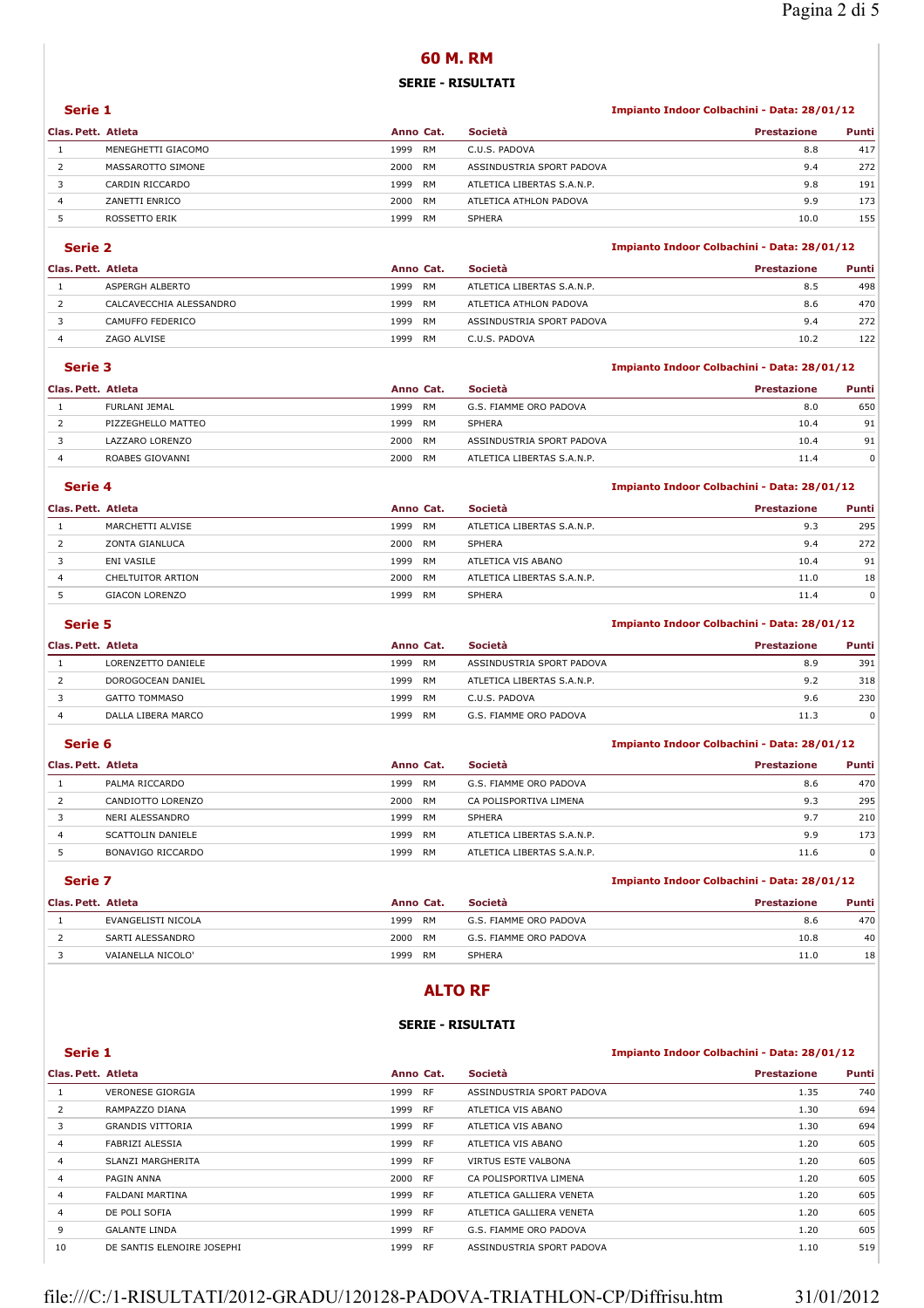| 10 | SARTI ALESSANDRA          | 1999 RF | <b>SPHERA</b>               | 1.10 | 519 |
|----|---------------------------|---------|-----------------------------|------|-----|
| 10 | OLIVIERO SOFIA            | 1999 RF | <b>SPHERA</b>               | 1.10 | 519 |
| 10 | <b>CAMPORESE LAURA</b>    | 2000 RF | ATLETICA LIBERTAS S.A.N.P.  | 1.10 | 519 |
| 14 | MILANI GIULIA             | 1999 RF | CA POLISPORTIVA LIMENA      | 1.10 | 519 |
| 14 | PEGORARO ELENA            | 1999 RF | ASSINDUSTRIA SPORT PADOVA   | 1.10 | 519 |
| 14 | MAZZUCATO ELENA           | 2000 RF | C.U.S. PADOVA               | 1.10 | 519 |
| 17 | <b>CRESCENTE ISABELLA</b> | 1999 RF | ASSINDUSTRIA SPORT PADOVA   | 1.00 | 436 |
| 17 | RAGAZZI BIANCA            | 2000 RF | ASSINDUSTRIA SPORT PADOVA   | 1.00 | 436 |
| 17 | <b>FAVARO ELENA</b>       | 1999 RF | ATLETICA LIBERTAS S.A.N.P.  | 1.00 | 436 |
| 17 | PAVAN MARTINA             | 1999 RF | CA POLISPORTIVA LIMENA      | 1.00 | 436 |
| 17 | D'ANTIGA ANNA             | 1999 RF | <b>SPHERA</b>               | 1.00 | 436 |
| 17 | SMANIO FEDERICA           | 2000 RF | <b>VIRTUS ESTE VALBONA</b>  | 1.00 | 436 |
| 17 | MARCATO ELENA             | 2000 RF | G.S. FIAMME ORO PADOVA      | 1.00 | 436 |
| 17 | CAVINATO EMMA             | 2000 RF | G.S. FIAMME ORO PADOVA      | 1.00 | 436 |
| 25 | MASETTO ANGELA            | 1999 RF | ATLETICA LIBERTAS S.A.N.P.  | 1.00 | 436 |
| 26 | LONGHIN MARGHERITA        | 2000 RF | G.S. FIAMME ORO PADOVA      | 1.00 | 436 |
| 27 | PIERETTI ERICA            | 2000 RF | ATLETICA LIBERTAS S.A.N.P.  | 1.00 | 436 |
| 28 | LA ROSA ANNA              | 1999 RF | VIRTUS ESTE VALBONA         | 0.90 | 356 |
| 28 | SAORIN HELENA             | 2000 RF | <b>VIRTUS ESTE VALBONA</b>  | 0.90 | 356 |
| 28 | CONVENTO MADDALENA        | 2000 RF | ATL. ANGUILLARA ARZERGRANDE | 0.90 | 356 |
| 28 | <b>BONAVIGO ELENA</b>     | 2000 RF | ATLETICA LIBERTAS S.A.N.P.  | 0.90 | 356 |
| 32 | <b>SCATTOLIN LAURA</b>    | 2000 RF | ATLETICA LIBERTAS S.A.N.P.  | 0.90 | 356 |
|    | MARTINELLO ALICE          | 1999 RF | SPHERA                      | Ncl  | 0   |
|    | <b>GOTTARDO MADDALENA</b> | 1999 RF | <b>SPHERA</b>               | Ncl  | 0   |
|    | ZANDARIN ELEONORA         | 2000 RF | ATLETICA LIBERTAS S.A.N.P.  | Ncl  | 0   |
|    | SACCOCCI ELENA            | 2000 RF | C.U.S. PADOVA               | Ncl  | 0   |
|    | <b>BALAN ERIKA</b>        | 2000 RF | ASSINDUSTRIA SPORT PADOVA   | Ncl  | 0   |
|    |                           |         |                             |      |     |

# **ALTO RM**

## **SERIE - RISULTATI**

### **Serie Unica Impianto Indoor Colbachini - Data: 28/01/12**

| Clas. Pett. Atleta |                          |         | Anno Cat. | Società                    | <b>Prestazione</b> | Punti       |
|--------------------|--------------------------|---------|-----------|----------------------------|--------------------|-------------|
| $\mathbf{1}$       | PALMA RICCARDO           | 1999 RM |           | G.S. FIAMME ORO PADOVA     | 1.40               | 666         |
| 2                  | EVANGELISTI NICOLA       | 1999 RM |           | G.S. FIAMME ORO PADOVA     | 1.40               | 666         |
| 3                  | LORENZETTO DANIELE       | 1999    | <b>RM</b> | ASSINDUSTRIA SPORT PADOVA  | 1.35               | 625         |
| 4                  | <b>FURLANI JEMAL</b>     | 1999 RM |           | G.S. FIAMME ORO PADOVA     | 1.25               | 544         |
| 5                  | CARDIN RICCARDO          | 1999    | RM        | ATLETICA LIBERTAS S.A.N.P. | 1.25               | 544         |
| 6                  | MARCHETTI ALVISE         | 1999 RM |           | ATLETICA LIBERTAS S.A.N.P. | 1.25               | 544         |
| 7                  | CAMUFFO FEDERICO         | 1999    | RM        | ASSINDUSTRIA SPORT PADOVA  | 1.20               | 504         |
| $\overline{7}$     | MENEGHETTI GIACOMO       | 1999 RM |           | C.U.S. PADOVA              | 1.20               | 504         |
| 7                  | CANDIOTTO LORENZO        | 2000    | <b>RM</b> | CA POLISPORTIVA LIMENA     | 1.20               | 504         |
| 7                  | <b>ASPERGH ALBERTO</b>   | 1999 RM |           | ATLETICA LIBERTAS S.A.N.P. | 1.20               | 504         |
| 11                 | DOROGOCEAN DANIEL        | 1999    | <b>RM</b> | ATLETICA LIBERTAS S.A.N.P. | 1.10               | 425         |
| 12                 | ZAGO ALVISE              | 1999 RM |           | C.U.S. PADOVA              | 1.10               | 425         |
| 13                 | CHELTUITOR ARTON         | 2000 RM |           | ATLETICA LIBERTAS S.A.N.P. | 1.10               | 425         |
| 13                 | <b>SCATTOLIN DANIELE</b> | 1999    | RM        | ATLETICA LIBERTAS S.A.N.P. | 1.10               | 425         |
| 15                 | MASSAROTTO SIMONE        | 2000    | RM        | ASSINDUSTRIA SPORT PADOVA  | 1.00               | 348         |
| 15                 | ROSSETTO ERIK            | 1999    | <b>RM</b> | <b>SPHERA</b>              | 1.00               | 348         |
| 15                 | LAZZARO LORENZO          | 2000 RM |           | ASSINDUSTRIA SPORT PADOVA  | 1.00               | 348         |
| 18                 | ENI VASILE               | 1999    | RM        | ATLETICA VIS ABANO         | 1.00               | 348         |
|                    | CALCAVECCHIA ALESSANDRO  | 1999    | RM        | ATLETICA ATHLON PADOVA     | Ass                | $\mathbf 0$ |
|                    | ZANETTI ENRICO           | 2000    | <b>RM</b> | ATLETICA ATHLON PADOVA     | Ass                | 0           |
|                    | ROABES GIOVANNI          | 2000    | RM        | ATLETICA LIBERTAS S.A.N.P. | Ncl                | $\mathbf 0$ |
|                    | ZONTA GIANLUCA           | 2000 RM |           | <b>SPHERA</b>              | Ncl                | $\mathbf 0$ |
|                    | <b>GIACON LORENZO</b>    | 1999    | <b>RM</b> | <b>SPHERA</b>              | <b>Ncl</b>         | $\mathbf 0$ |
|                    | <b>GATTO TOMMASO</b>     | 1999 RM |           | C.U.S. PADOVA              | Ncl                | $\mathbf 0$ |
|                    | DALLA LIBERA MARCO       | 1999    | RM        | G.S. FIAMME ORO PADOVA     | Ncl                | $\mathbf 0$ |
|                    | <b>BONAVIGO RICCARDO</b> | 1999 RM |           | ATLETICA LIBERTAS S.A.N.P. | Ncl                | $\mathbf 0$ |
|                    | VAIANELLA NICOLO'        | 1999    | <b>RM</b> | <b>SPHERA</b>              | Ncl                | $\mathbf 0$ |
|                    | PIZZEGHELLO MATTEO       | 1999 RM |           | <b>SPHERA</b>              | Ncl                | $\mathbf 0$ |
|                    | SARTI ALESSANDRO         | 2000    | RM        | G.S. FIAMME ORO PADOVA     | Ncl                | $\mathbf 0$ |
|                    |                          |         |           |                            |                    |             |

# **TRIATHLON RAGAZZE**

**SERIE - RISULTATI**

**Serie Unica Impianto Indoor Colbachini - Data: 28/01/12** 

**Clas. Pett. Atleta Anno Cat. Società Punti Punti**

file:///C:/1-RISULTATI/2012-GRADU/120128-PADOVA-TRIATHLON-CP/Diffrisu.htm 31/01/2012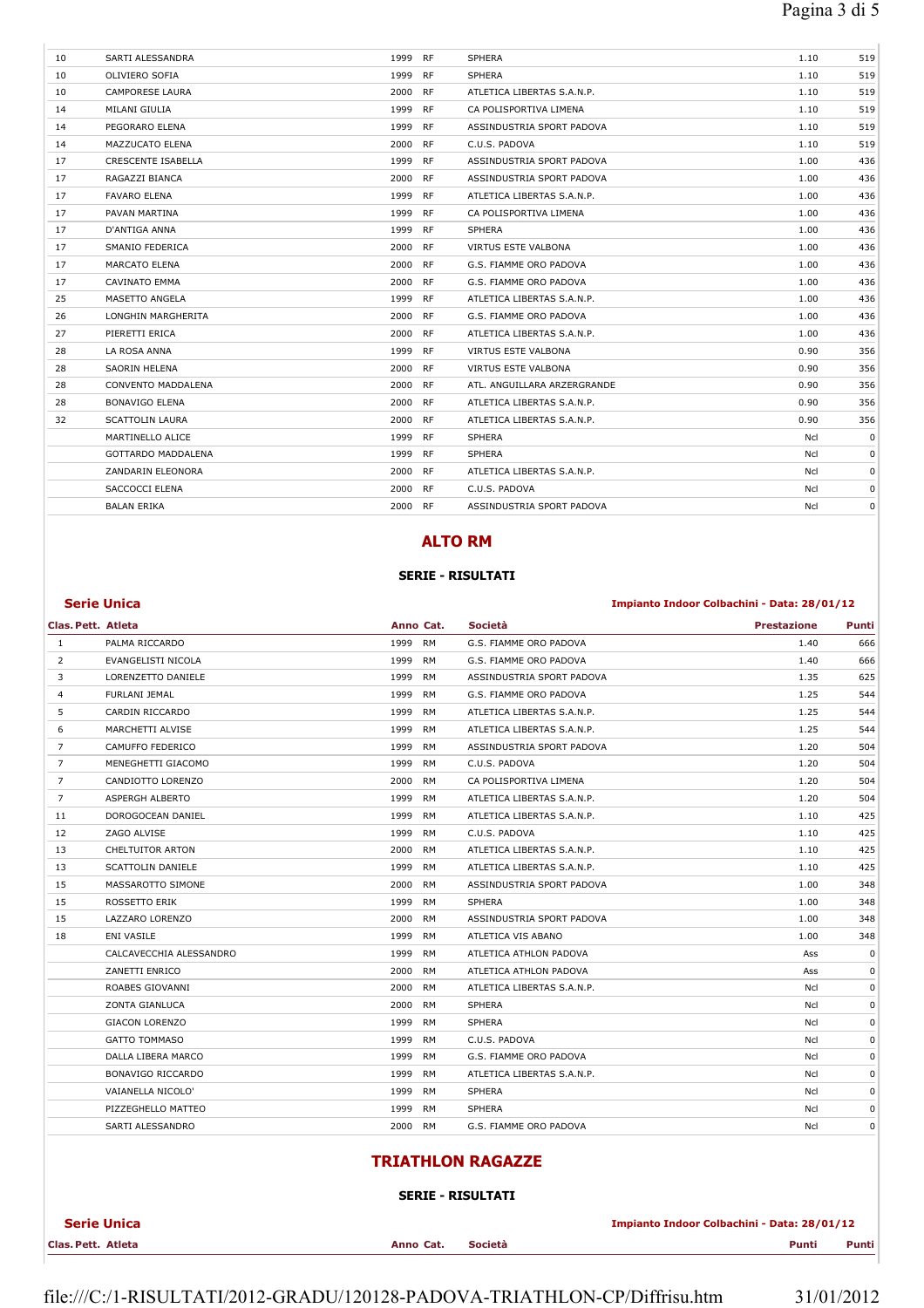| 1  | <b>GRANDIS VITTORIA</b>    | 1999 RF | ATLETICA VIS ABANO          | 1805 | 1805 |
|----|----------------------------|---------|-----------------------------|------|------|
| 2  | <b>VERONESE GIORGIA</b>    | 1999 RF | ASSINDUSTRIA SPORT PADOVA   | 1703 | 1703 |
| 3  | DE POLI SOFIA              | 1999 RF | ATLETICA GALLIERA VENETA    | 1672 | 1672 |
| 4  | RAMPAZZO DIANA             | 1999 RF | ATLETICA VIS ABANO          | 1669 | 1669 |
| 5  | FABRIZI ALESSIA            | 1999 RF | ATLETICA VIS ABANO          | 1666 | 1666 |
| 6  | FALDANI MARTINA            | 1999 RF | ATLETICA GALLIERA VENETA    | 1637 | 1637 |
| 7  | <b>GALANTE LINDA</b>       | 1999 RF | G.S. FIAMME ORO PADOVA      | 1578 | 1578 |
| 8  | <b>CRESCENTE ISABELLA</b>  | 1999 RF | ASSINDUSTRIA SPORT PADOVA   | 1455 | 1455 |
| 9  | <b>FAVARO ELENA</b>        | 1999 RF | ATLETICA LIBERTAS S.A.N.P.  | 1316 | 1316 |
| 10 | DE SANTIS ELENOIRE JOSEPHI | 1999 RF | ASSINDUSTRIA SPORT PADOVA   | 1248 | 1248 |
| 11 | <b>CAVINATO EMMA</b>       | 2000 RF | G.S. FIAMME ORO PADOVA      | 1240 | 1240 |
| 12 | LONGHIN MARGHERITA         | 2000 RF | G.S. FIAMME ORO PADOVA      | 1236 | 1236 |
| 13 | <b>CAMPORESE LAURA</b>     | 2000 RF | ATLETICA LIBERTAS S.A.N.P.  | 1232 | 1232 |
| 14 | SLANZI MARGHERITA          | 1999 RF | VIRTUS ESTE VALBONA         | 1219 | 1219 |
| 15 | <b>MAZZUCATO ELENA</b>     | 2000 RF | C.U.S. PADOVA               | 1210 | 1210 |
| 16 | RAGAZZI BIANCA             | 2000 RF | ASSINDUSTRIA SPORT PADOVA   | 1194 | 1194 |
| 17 | MASETTO ANGELA             | 1999 RF | ATLETICA LIBERTAS S.A.N.P.  | 1047 | 1047 |
| 18 | SMANIO FEDERICA            | 2000 RF | <b>VIRTUS ESTE VALBONA</b>  | 968  | 968  |
| 19 | LA ROSA ANNA               | 1999 RF | <b>VIRTUS ESTE VALBONA</b>  | 958  | 958  |
| 20 | PIERETTI ERICA             | 2000 RF | ATLETICA LIBERTAS S.A.N.P.  | 886  | 886  |
| 20 | <b>SAORIN HELENA</b>       | 2000 RF | <b>VIRTUS ESTE VALBONA</b>  | 886  | 886  |
| 22 | MARCATO ELENA              | 2000 RF | G.S. FIAMME ORO PADOVA      | 879  | 879  |
| 23 | CONVENTO MADDALENA         | 2000 RF | ATL. ANGUILLARA ARZERGRANDE | 809  | 809  |
| 24 | <b>SCATTOLIN LAURA</b>     | 2000 RF | ATLETICA LIBERTAS S.A.N.P.  | 774  | 774  |
| 25 | ZANDARIN ELEONORA          | 2000 RF | ATLETICA LIBERTAS S.A.N.P.  | 468  | 468  |
| 26 | SACCOCCI ELENA             | 2000 RF | C.U.S. PADOVA               | 436  | 436  |
| 27 | <b>BALAN ERIKA</b>         | 2000 RF | ASSINDUSTRIA SPORT PADOVA   | 423  | 423  |
|    |                            |         |                             |      |      |

# **TRIATHLON RAGAZZI**

# **SERIE - RISULTATI**

### **Serie Unica Impianto Indoor Colbachini - Data: 28/01/12**

| Clas. Pett. Atleta |                          |         | Anno Cat. | Società                    | Punti | Punti |
|--------------------|--------------------------|---------|-----------|----------------------------|-------|-------|
| 1                  | FURLANI JEMAL            | 1999    | RM        | G.S. FIAMME ORO PADOVA     | 1740  | 1740  |
| 2                  | PALMA RICCARDO           | 1999    | RM        | G.S. FIAMME ORO PADOVA     | 1681  | 1681  |
| 3                  | EVANGELISTI NICOLA       | 1999    | RM        | G.S. FIAMME ORO PADOVA     | 1605  | 1605  |
| 4                  | ASPERGH ALBERTO          | 1999    | RM        | ATLETICA LIBERTAS S.A.N.P. | 1381  | 1381  |
| 5                  | MENEGHETTI GIACOMO       | 1999    | RM        | C.U.S. PADOVA              | 1285  | 1285  |
| 6                  | CARDIN RICCARDO          | 1999    | RM        | ATLETICA LIBERTAS S.A.N.P. | 1271  | 1271  |
| 7                  | MARCHETTI ALVISE         | 1999    | RM        | ATLETICA LIBERTAS S.A.N.P. | 1173  | 1173  |
| 8                  | MASSAROTTO SIMONE        | 2000 RM |           | ASSINDUSTRIA SPORT PADOVA  | 1010  | 1010  |
| 9                  | <b>SCATTOLIN DANIELE</b> | 1999    | RM        | ATLETICA LIBERTAS S.A.N.P. | 950   | 950   |
| 10                 | ZAGO ALVISE              | 1999 RM |           | C.U.S. PADOVA              | 927   | 927   |
| 11                 | ENI VASILE               | 1999    | RM        | ATLETICA VIS ABANO         | 849   | 849   |
| 12                 | LAZZARO LORENZO          | 2000    | RM        | ASSINDUSTRIA SPORT PADOVA  | 817   | 817   |
| 13                 | <b>GATTO TOMMASO</b>     | 1999    | RM        | C.U.S. PADOVA              | 579   | 579   |
| 14                 | BONAVIGO RICCARDO        | 1999    | RM        | ATLETICA LIBERTAS S.A.N.P. | 129   | 129   |
|                    |                          |         |           |                            |       |       |

# **PALLA MEDICA KG 2 RF**

# **SERIE - RISULTATI**

# **Serie Unica Impianto Indoor Colbachini - Data: 28/01/12**

| Clas. Pett. Atleta |                           | Anno Cat. |           | Società                    | <b>Prestazione</b> | Punti |
|--------------------|---------------------------|-----------|-----------|----------------------------|--------------------|-------|
| 1                  | <b>GRANDIS VITTORIA</b>   | 1999      | <b>RF</b> | ATLETICA VIS ABANO         | 8.93               | 539   |
| $\overline{2}$     | RAMPAZZO DIANA            | 1999      | <b>RF</b> | ATLETICA VIS ABANO         | 8.90               | 536   |
| 3                  | DE POLI SOFIA             | 1999 RF   |           | ATLETICA GALLIERA VENETA   | 8.20               | 476   |
| $\overline{4}$     | FABRIZI ALESSIA           | 1999      | <b>RF</b> | ATLETICA VIS ABANO         | 7.90               | 450   |
| 5                  | <b>FALDANI MARTINA</b>    | 1999      | <b>RF</b> | ATLETICA GALLIERA VENETA   | 7.80               | 441   |
| 6                  | <b>CRESCENTE ISABELLA</b> | 1999      | <b>RF</b> | ASSINDUSTRIA SPORT PADOVA  | 7.64               | 428   |
| $\overline{7}$     | <b>VERONESE GIORGIA</b>   | 1999      | <b>RF</b> | ASSINDUSTRIA SPORT PADOVA  | 7.44               | 410   |
| 8                  | <b>GALANTE LINDA</b>      | 1999      | <b>RF</b> | G.S. FIAMME ORO PADOVA     | 7.34               | 401   |
| 9                  | MILANI GIULIA             | 1999      | RM        | CA POLISPORTIVA LIMENA     | 6.93               | 365   |
| 10                 | RAGAZZI BIANCA            | 2000 RF   |           | ASSINDUSTRIA SPORT PADOVA  | 6.83               | 356   |
| 11                 | CAVINATO EMMA             | 2000 RF   |           | G.S. FIAMME ORO PADOVA     | 6.72               | 346   |
| 12                 | <b>SCATTOLIN LAURA</b>    | 2000 RF   |           | ATLETICA LIBERTAS S.A.N.P. | 4.71               | 162   |
| 13                 | OLIVIERO SOFIA            | 1999 RF   |           | <b>SPHERA</b>              | 6.62               | 337   |
| 14                 | PAGIN ANNA                | 2000 RF   |           | CA POLISPORTIVA LIMENA     | 6.51               | 327   |
| 15                 | MASETTO ANGELA            | 1999      | <b>RF</b> | ATLETICA LIBERTAS S.A.N.P. | 6.42               | 319   |

# file:///C:/1-RISULTATI/2012-GRADU/120128-PADOVA-TRIATHLON-CP/Diffrisu.htm 31/01/2012